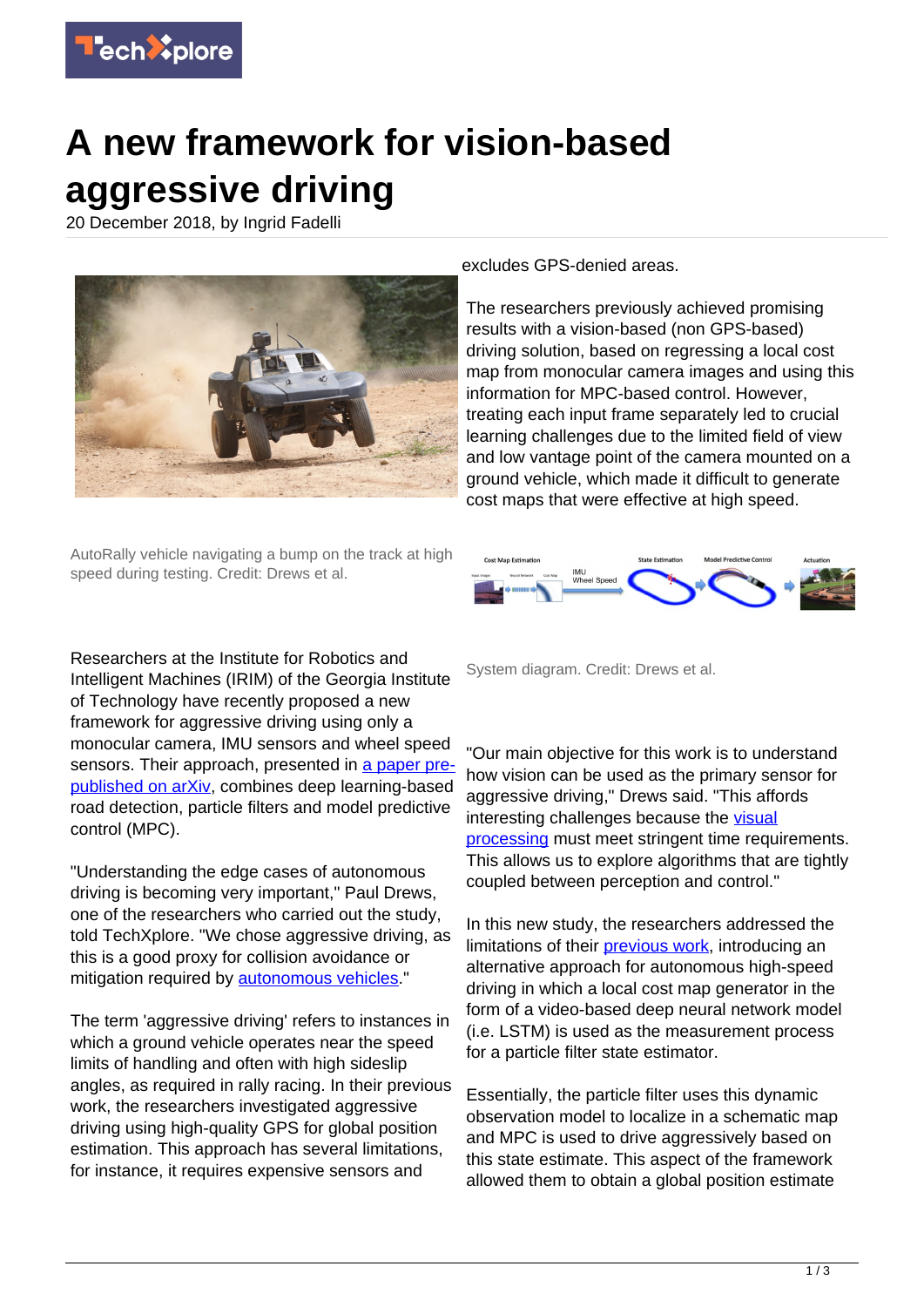

against a schematic map without using GPS technology, while also improving the accuracy of cost map predictions.

[arxiv.org/abs/1806.00678](https://arxiv.org/abs/1806.00678)

[autorally.github.io/](http://autorally.github.io/)

"We take a direct approach to autonomous racing by learning the intermediate cost map directly from © 2018 Science X Network monocular images," Drews explained. "This intermediate representation can then be directly used by model predictive control, or can be used by a particle filter to approach GPS state based aggressive performance."

Drews and his colleagues evaluated their framework using the 1:5 test vehicle on AutoRally, an open source platform from aggressive autonomous driving. With their approach, they found that the vehicle could operate reliably at the friction limits on a complex dirt track, reaching speeds above 27 mph (12 m/s).

"I think we have shown two things in this study," Drews said. "First, that by directly regressing a costmap from images, we can both use it directly and use it for localization to enable [aggressive](https://techxplore.com/tags/aggressive+driving/) [driving](https://techxplore.com/tags/aggressive+driving/) at the limits of handling. Second, that temporal information is very important in a difficult driving scenario such as this."

The study carried out by Drew and his colleagues demonstrates the advantages of combining MPC with state estimation and learned perception. In the future, their framework could pave the way for more robust and cost-effective aggressive autonomous driving on complex tracks.

"We would now like to further enhance this method with learned attention and extend it to obstacles and unknown environments," Drews said.

 **More information:** Vision-based high speed driving with a deep dynamic observer. arXiv:1812.02071 [cs.RO]. [arxiv.org/abs/1812.02071](https://arxiv.org/abs/1812.02071)

Aggressive deep driving: combining convolutional neural networks and model predictive control. [proceedings.mlr.press/v78/drews17a.html](http://proceedings.mlr.press/v78/drews17a.html)

AutoRally an open platform for aggressive autonomous driving. arXiv:1806.00678 [cs.RO].